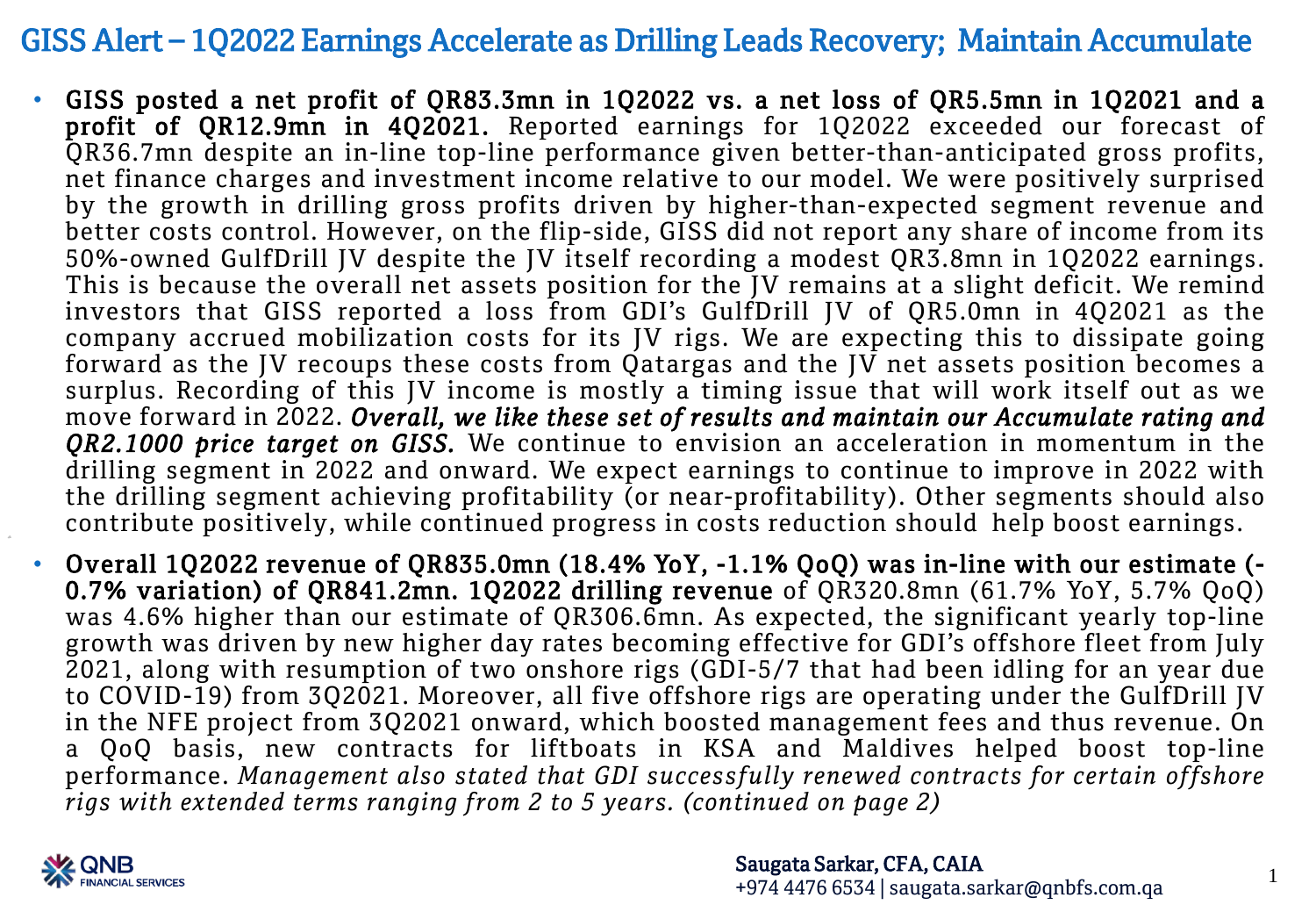## GISS Alert – 1Q2022 Earnings Accelerate as Drilling Leads Recovery; Maintain Accumulate

- *(continued from page 1)* Aviation revenue of QR206.4mn (25.2% YoY, 6.1% QoQ) was only 3.5% ahead of our estimate of QR199.4mn as easing coronavirus restrictions helped flying activity domestically and internationally, leading to increasing flying hours; international flying hours did soften sequentially, however. GHC's Turkish subsidiary and its MRO business also contributed positively. Insurance top-line of QR194.7mn (-23.9% YoY, -19.9% QoQ) came in 15.7% below our estimate of QR231.0mn mainly due to the loss of two medical insurance contracts, which was partially offset by growth in premiums in the general insurance segment. Management is actively looking to explore new opportunities in the domestic retail and SME segments in order to increase growth. *We expect the company to increase its focus on the emerging mandatory health insurance market in Qatar and to also benefit from the anticipated growth in this segment from the surge of visitors related to the FIFA World Cup Qatar 2022.* Finally, catering revenue of QR113.1mn (31.4% YoY, 9.7% QoQ) was 8.6% higher than our estimate of QR104.1mn. Catering benefited from growth in the manpower business and receding pandemic related restrictions, especially on a YoY basis.
- Relative to our model, better-than-forecast profitability from aviation, drilling and insurance served to increase 1Q2022 earnings. Gross profits did improve vs. our model (especially in drilling as mentioned above) despite some pressure from the catering and insurance segments. We note that insurance net income exceeded our forecast despite a loss at the gross profit level as investment income came in above our modeled estimate. Given GISS' razor-thin margins any slight divergence in costs creates significant volatility in the bottom-line. *Please see page 3 for details on segmental revenue/costs/earnings.*
- In terms of catalysts, positive newsflow/performance on the drilling front and signs of growth in the other segments should help. We stay longer-term positive on GISS but the stock remains in a "show-me" mode. We continue to expect improving financial performance to drive stock price performance over the next 12 months. Moreover, we believe the progress made in costs reduction thus far should dovetail improving market fundamentals as we move forward. Favorable updates on debt restructuring, which was put on the back burner due to COVID-19, could also please equity investors.

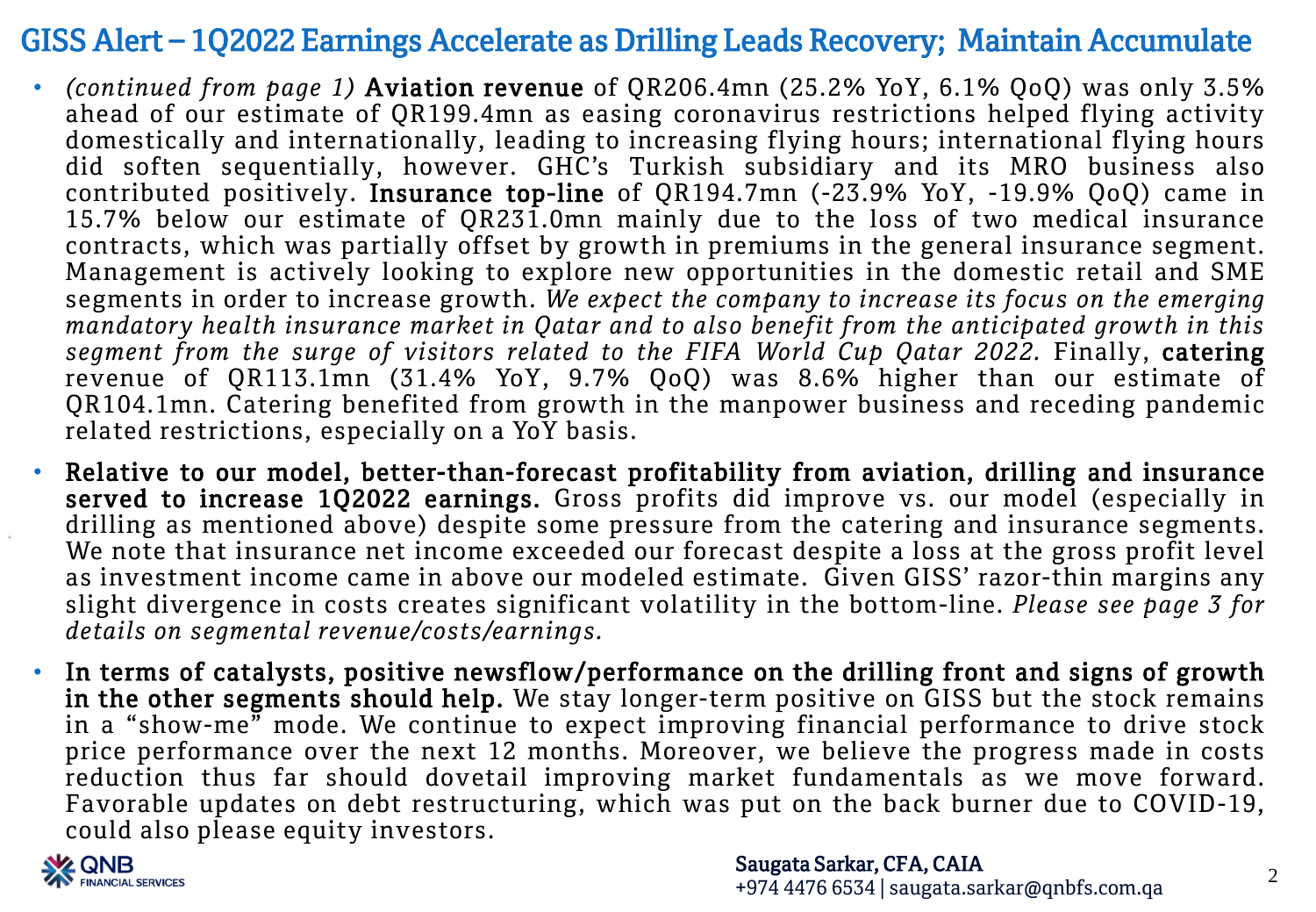# GISS Alert – 1Q2022 Earnings Accelerate as Drilling Leads Recovery; Maintain Accumulate

| Income Statement                       |          |               |               |         |          |          |          |                |                         |           |
|----------------------------------------|----------|---------------|---------------|---------|----------|----------|----------|----------------|-------------------------|-----------|
|                                        | 1Q2021   | <b>4Q2021</b> | <b>1Q2022</b> | 1Q2022e | AVs. E   | YoY      | QoQ      | AVs. E         | YoY                     | QoQ       |
| Revenue                                | 705.0    | 844.4         | 835.0         | 841.2   | $-0.7%$  | 18.4%    | $-1.1%$  | (6)            | 130                     | (9)       |
| Gulf Drilling International (GDI)      | 198.4    | 303.6         | 320.8         | 306.6   | 4.6%     | 61.7%    | 5.7%     | 14             | 122                     | 17        |
| Gulf Helicopters Company (GHC)         | 164.8    | 194.5         | 206.4         | 199.4   | 3.5%     | 25.2%    | 6.1%     | 7              | 42                      | 12        |
| Amwaj Catering Company (AHC)           | 86.1     | 103.1         | 113.1         | 104.1   | 8.6%     | 31.4%    | 9.7%     | 9              | 27                      | 10        |
| Al Koot Insurance & Reinsurance (AKIR) | 255.7    | 243.2         | 194.7         | 231.0   | $-15.7%$ | $-23.9%$ | $-19.9%$ | (36)           | (61)                    | (48)      |
| <b>COGS</b>                            | 658.8    | 711.0         | 706.0         | 721.7   | $-2.2%$  | 7.2%     | $-0.7%$  |                |                         |           |
| Gulf Drilling International (GDI)      | 221.2    | 327.3         | 287.1         | 315.8   | $-9.1%$  | 29.8%    | $-12.3%$ | (29)           | 66                      | (40)      |
| Gulf Helicopters Company (GHC)         | 103.9    | 107.2         | 114.5         | 112.1   | 2.1%     | 10.1%    | 6.8%     | $\mathbf{2}$   | 11                      | 7         |
| Amwaj Catering Company (AHC)           | 93.2     | 64.8          | 107.9         | 74.2    | 45.5%    | 15.8%    | 66.6%    | 34             | 15                      | 43        |
| Al Koot Insurance & Reinsurance (AKIR) | 240.5    | 211.7         | 196.5         | 219.7   | $-10.5%$ | $-18.3%$ | $-7.2%$  | (23)           | (44)                    | (15)      |
| <b>Gross Profit</b>                    | 46.2     | 133.4         | 128.9         | 119.4   | 7.9%     | 179.4%   | $-3.4%$  | 9              | 83                      | (4)       |
| <b>Gross Margin</b>                    | 6.5%     | 15.8%         | 15.4%         | 14.2%   |          |          |          |                |                         |           |
| Gulf Drilling International (GDI)      | (22.8)   | (23.7)        | 33.7          | (9.2)   | N/M      | N/M      | N/M      | 43             | 56                      | 57        |
| Gross Margin                           | $-11.5%$ | $-7.8%$       | 10.5%         | $-3.0%$ |          |          |          |                |                         |           |
| Gulf Helicopters Company (GHC)         | 60.9     | 87.4          | 91.9          | 87.3    | 5.2%     | 51.1%    | 5.2%     | 5              | 31                      | 5         |
| Gross Margin                           | 36.9%    | 44.9%         | 44.5%         | 43.8%   |          |          |          |                |                         |           |
| Amwaj Catering Company (AHC)           | (7.1)    | 38.3          | 5.2           | 30.0    | $-82.7%$ | N/M      | $-86.5%$ | (25)           | 12                      | (33)      |
| Gross Margin                           | $-8.3%$  | 37.2%         | 4.6%          | 28.8%   |          |          |          |                |                         |           |
| Al Koot Insurance & Reinsurance (AKIR) | 15.2     | 31.4          | (1.8)         | 11.3    | N/M      | N/M      | N/M      | (13)           | (17)                    | (33)      |
| Gross Margin                           | 5.9%     | 12.9%         | $-0.9%$       | 4.9%    |          |          |          |                |                         |           |
| Net Income                             | (5.5)    | 12.9          | 83.3          | 36.7    | 127.0%   | N/M      | 544.9%   | 47             | 89                      | 70        |
| Net Margin                             | $-0.8%$  | 1.5%          | 10.0%         | 4.4%    |          |          |          |                |                         |           |
| Gulf Drilling International (GDI)      | (72.4)   | (42.2)        | (10.0)        | (29.0)  | $-65.7%$ | $-86.3%$ | $-76.4%$ | 19             | 62                      | 32        |
| Net Margin                             | $-36.5%$ | $-13.9%$      | $-3.1%$       | $-9.5%$ |          |          |          |                |                         |           |
| Gulf Helicopters Company (GHC)         | 49.5     | 46.4          | 79.0          | 55.8    | 41.5%    | 59.4%    | 70.1%    | 23             | 29                      | 33        |
| Net Margin                             | 30.1%    | 23.9%         | 38.3%         | 28.0%   |          |          |          |                |                         |           |
| Amwaj Catering Company (AHC)           | (0.5)    | 3.1           | 0.1           | 2.3     | $-95.6%$ | N/M      | $-96.8%$ | (2)            | $\mathbf{1}$            | (3)       |
| Net Margin                             | $-0.6%$  | 3.0%          | 0.1%          | 2.2%    |          |          |          |                |                         |           |
| Al Koot Insurance & Reinsurance (AKIR) | 15.3     | 10.2          | 18.6          | 12.0    | 55.0%    | 21.6%    | 83.0%    | $\overline{7}$ | $\overline{\mathbf{3}}$ | 8         |
| Net Margin                             | 6.0%     | 4.2%          | 9.6%          | 5.2%    |          |          |          |                |                         |           |
| Corporate/Other                        | 2.6      | (4.6)         | (4.5)         | (4.4)   | 1.6%     | N/M      | $-2.8%$  | (0)            | (7)                     | $\pmb{0}$ |
| <b>EPS</b>                             | (0.00)   | 0.01          | 0.04          | 0.02    | 127.0%   | N/M      | 544.9%   |                |                         |           |



### Saugata Sarkar, CFA, CAIA +974 4476 6534 | saugata.sarkar@qnbfs.com.qa